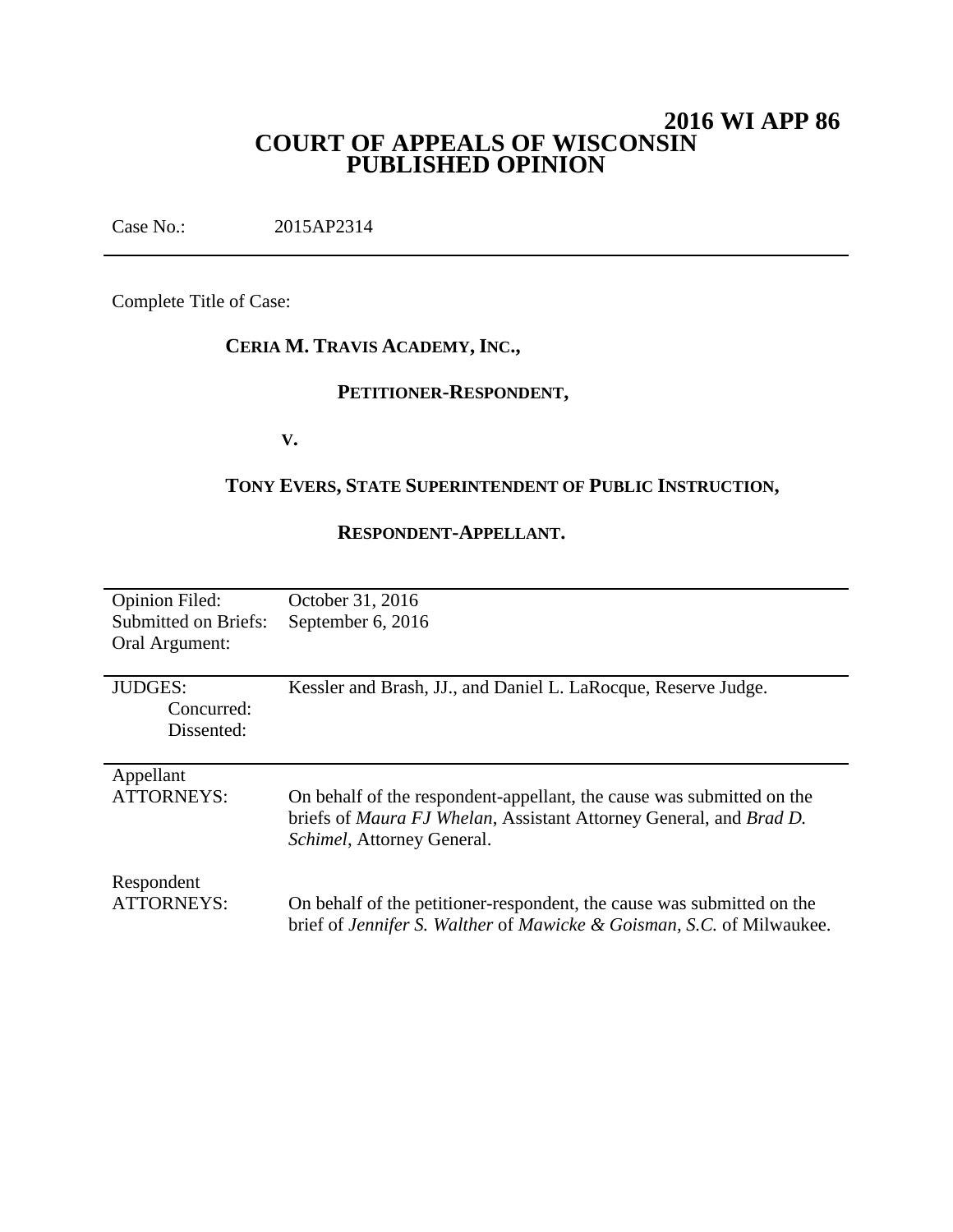### 2016 WI App 86

# **COURT OF APPEALS DECISION DATED AND FILED**

### **October 31, 2016**

**Diane M. Fremgen Clerk of Court of Appeals**

### **NOTICE**

**This opinion is subject to further editing. If published, the official version will appear in the bound volume of the Official Reports.** 

**A party may file with the Supreme Court a petition to review an adverse decision by the Court of Appeals.** *See* **WIS. STAT. § 808.10 and RULE 809.62.** 

# **Appeal No. 2015AP2314 Cir. Ct. No. 2015CV601 STATE OF WISCONSIN IN COURT OF APPEALS**

**CERIA M. TRAVIS ACADEMY, INC.,**

#### **PETITIONER-RESPONDENT,**

**V.**

**TONY EVERS, STATE SUPERINTENDENT OF PUBLIC INSTRUCTION,**

**RESPONDENT-APPELLANT.**

APPEAL from orders of the circuit court for Milwaukee County: DANIEL A. NOONAN, Judge. *Reversed and cause remanded.*

Before Kessler and Brash, JJ., and Daniel L. LaRocque, Reserve Judge.

¶1 KESSLER, J. The Department of Public Instruction (DPI) appeals orders of the circuit court in which the court determined that a Settlement Agreement (the Agreement) entered between DPI and Travis Technology High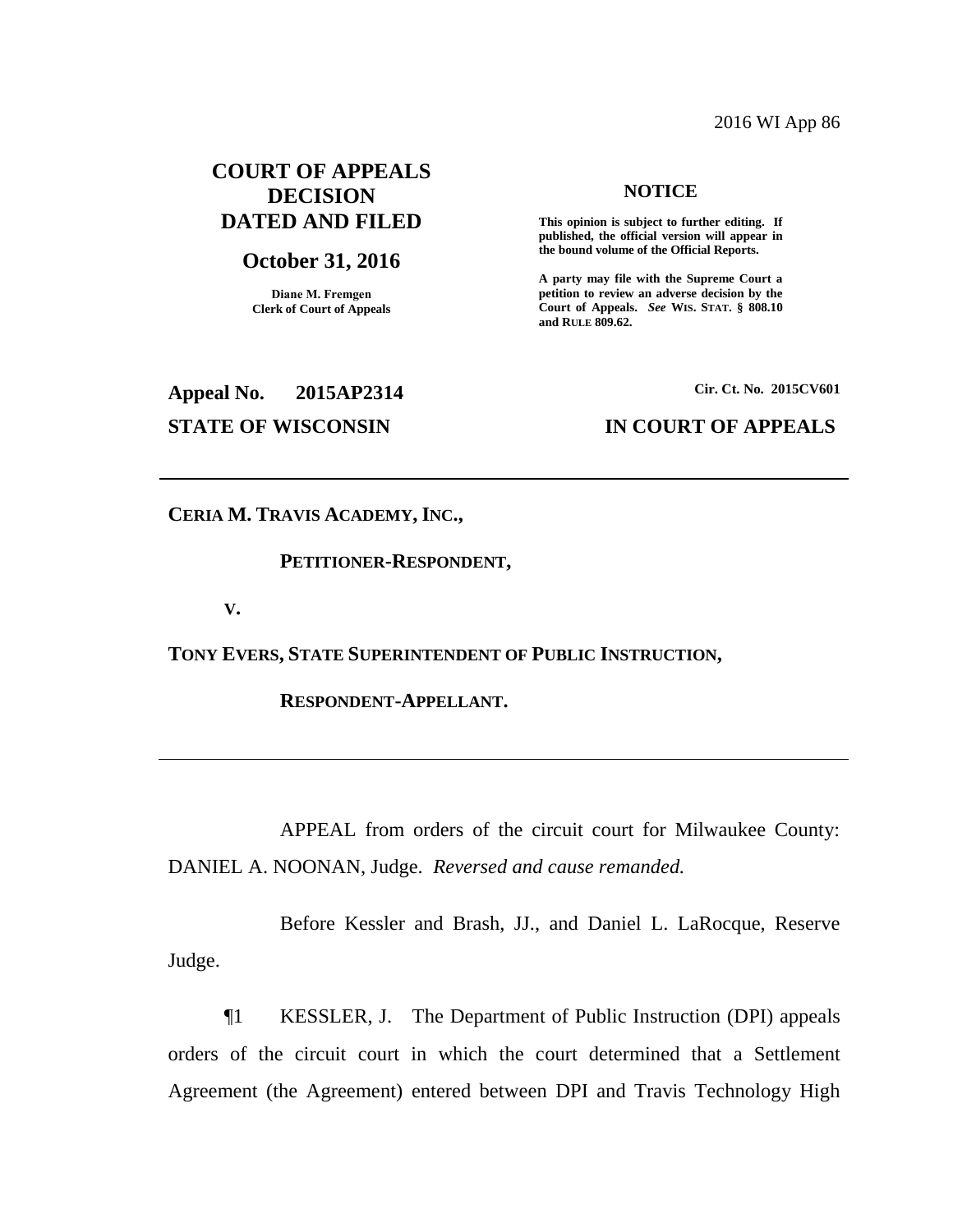School (Travis Tech) allowing Travis Tech to remain in the Milwaukee Parental Choice Program (MPCP) is unenforceable based on two provisions in the Agreement. The Agreement was entered into to avoid a preliminary decision by DPI to bar Travis Tech from participation in the MPCP because the school failed for several years to file the requisite financial documents in a timely manner. The circuit court ordered DPI to release withheld funds and to allow Travis Tech to remain in the MPCP. We conclude that the provision of the Agreement in which DPI and the school agree to a surety bond and the provision by which Travis Tech waived its right to judicial review are enforceable. Accordingly, we reverse the circuit court's decision and remand the matter to the DPI.

### **BACKGROUND**

¶2 The underlying facts in this case are not in dispute and are taken primarily from the circuit court's written decision. Ceria M. Travis Academy, Inc. (Travis Inc.) is a nonprofit organization in Milwaukee that operates two schools, Ceria M. Travis Academy and Travis Tech. Both schools were participants in the MPCP pursuant to WIS. STAT.  $\S 119.23$  (2013-14).<sup>1</sup> The MPCP was created in 1989 to subsidize private education for children from low-income families in the City of Milwaukee. Under the program, DPI pays each Choice school a statutorily-authorized amount on behalf of the parents, based on the number of students each school has in attendance. *See* WIS. STAT. § 119.23(4); WIS. ADMIN. CODE § PI 35.05(3) (2012).<sup>2</sup> DPI makes payments in four equal installments in

 $\overline{a}$ 

<sup>&</sup>lt;sup>1</sup> All references to the Wisconsin Statutes are to the 2013-14 version unless otherwise noted.

<sup>&</sup>lt;sup>2</sup> All references to the Wisconsin Administrative Code are to the 2012 version unless otherwise noted.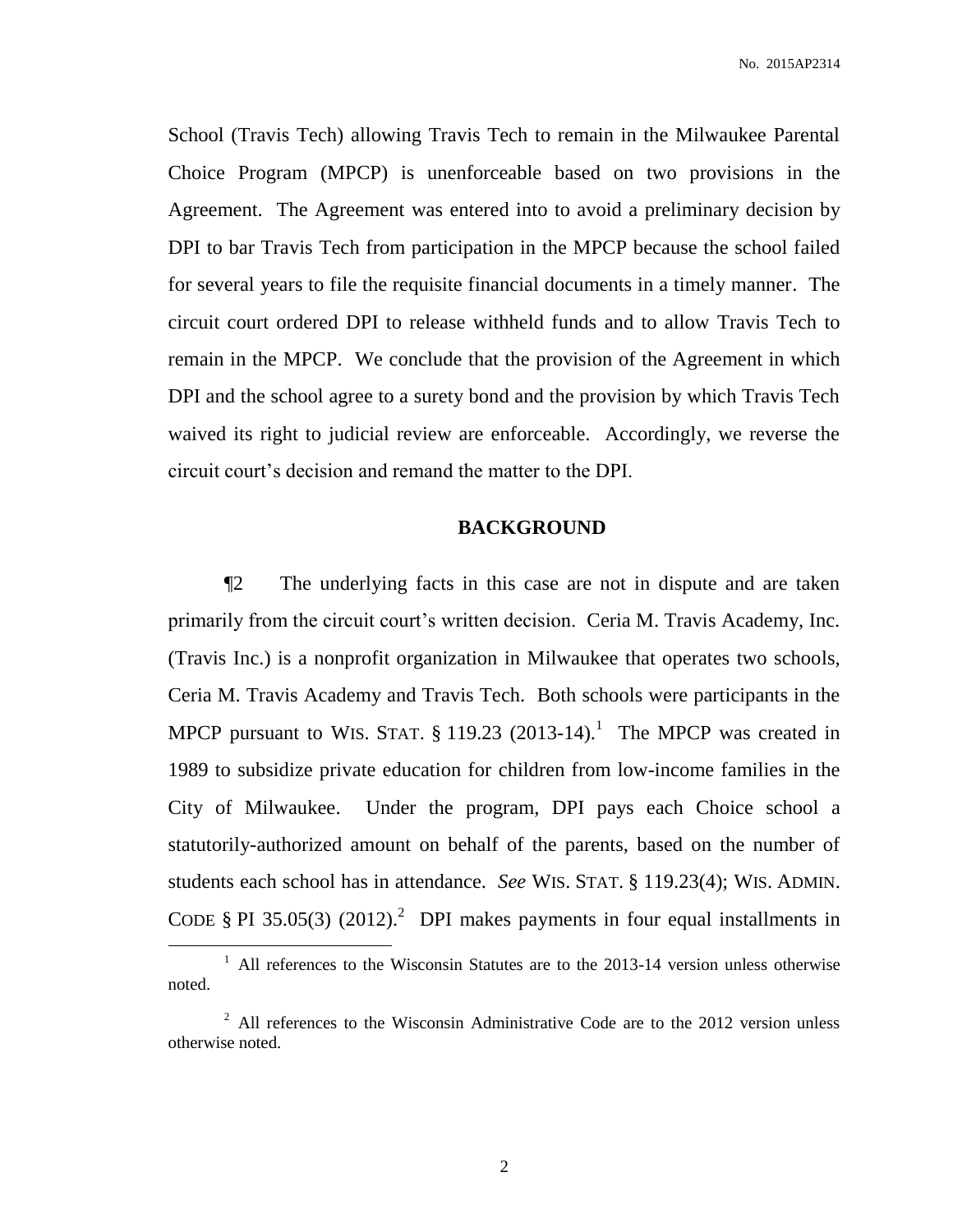September, November, February, and May of each school year. *See* WIS. STAT. § 119.23(4)(c). Participating schools are required to provide DPI with annual Financial Information Reports, detailing the schools' revenues and expenses for the previous year. Financial Information Reports must be submitted "[a]nnually by September 1 following a school year in which a private school participated in the [MPCP] program." WIS. STAT. § 119.23(7)(am)1. (2011-12). Following submission of the Financial Information Report, DPI determines whether a school received any overpayments for the previous school year. WIS. ADMIN. CODE § PI  $35.045(1)(g)$ . In the event of an overpayment, the school must reimburse DPI within a specified time period. *See* §§ PI 35.04(8), (9)(f); 35.045(1)(g)3. If a school fails to comply with the financial reporting requirements, DPI may impose a variety of sanctions, including, but not limited to, barring the school from participating in the MPCP. WIS. STAT. § 119.23(10)(a)2.

¶3 As relevant to this appeal, Travis Tech submitted a Financial Information Report on September 22, 2014, for the 2014-15 school year, three weeks past the September 2, 2014 deadline. It was the fourth consecutive year Travis Tech submitted a late financial report. Also on September 22, 2014, DPI issued notice of its preliminary decision to bar Travis Tech<sup>3</sup> from participation in the MPCP and to withhold future payments. On October 22, 2014, counsel for Travis Tech asked DPI to vacate its preliminary decision. DPI declined and Travis Tech appealed the preliminary decision. Thereafter, Travis Tech and DPI entered into settlement discussions.

 $\overline{a}$ 

 $3$  The preliminary decision also barred Travis Academy from participation in the MPCP; however, only the decision to bar Travis Tech is at issue in this appeal.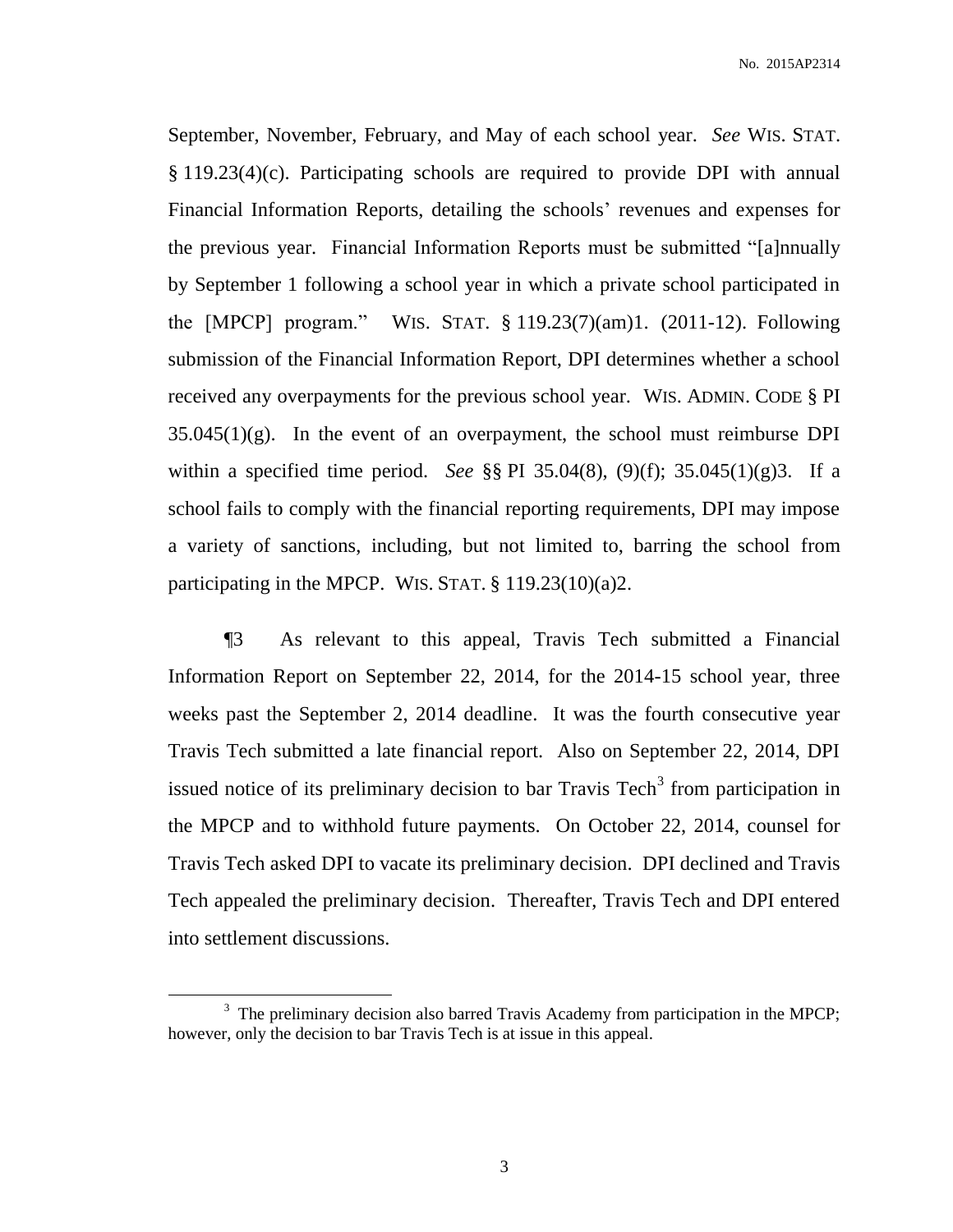¶4 Ultimately, the parties reached a Settlement Agreement, whereby, as relevant here: (1) DPI required Travis Tech to obtain a surety bond equal to twenty-five percent of the total MPCP payment for the 2014-15 academic year; (2) DPI would withhold its November 2014 payment until Travis Tech obtained the bond; and (3) Travis Tech agreed to waive all rights to an appeal in the event DPI barred Travis Tech from the MPCP because of the school's failure to comply with the terms of the Agreement. Specifically, the Agreement stated:

> [T]he Department and the School agree to the following:

> > ….

….

3) The School shall submit to the Department all reports fully completed and on a timely basis. In order to be considered timely, a report shall be sent to the Department on or before the date, as computed under [WIS. STAT. §] 990.001(4), established by statute, administrative rule, or other communication from the Department. A request by the Department for additional, supplemental information not required by the report shall not render a report incomplete. The Department shall determine, in its sole discretion, whether a report is complete and timely.

4) The School shall contract, at its own expense, with the Wisconsin Religious and Independent Schools Accreditation ("WRISA") to conduct an in-person review of the School…. The review shall determine the following: (i) whether the School meets private schools requirements under WIS. STAT. § 118.165(1); (ii) whether the School meets the hours of instruction requirements under WIS. STAT.  $§ 119.23(2)(a)8$  for each grade; and (iii) whether the School is in compliance with WIS. STAT. § 119.23(2)(a)6. The School's contract with WRISA shall require WRISA to provide a copy of its findings directly to the Department. A copy of WRISA's findings must be received by the Department on or before November 17, 2014.

6) On or before December 17, 2014, the School shall obtain a surety bond equal to 25 percent of the total current fiscal year Choice payment amount, as determined under WIS. STAT. § 119.23(4). The surety bond shall be made payable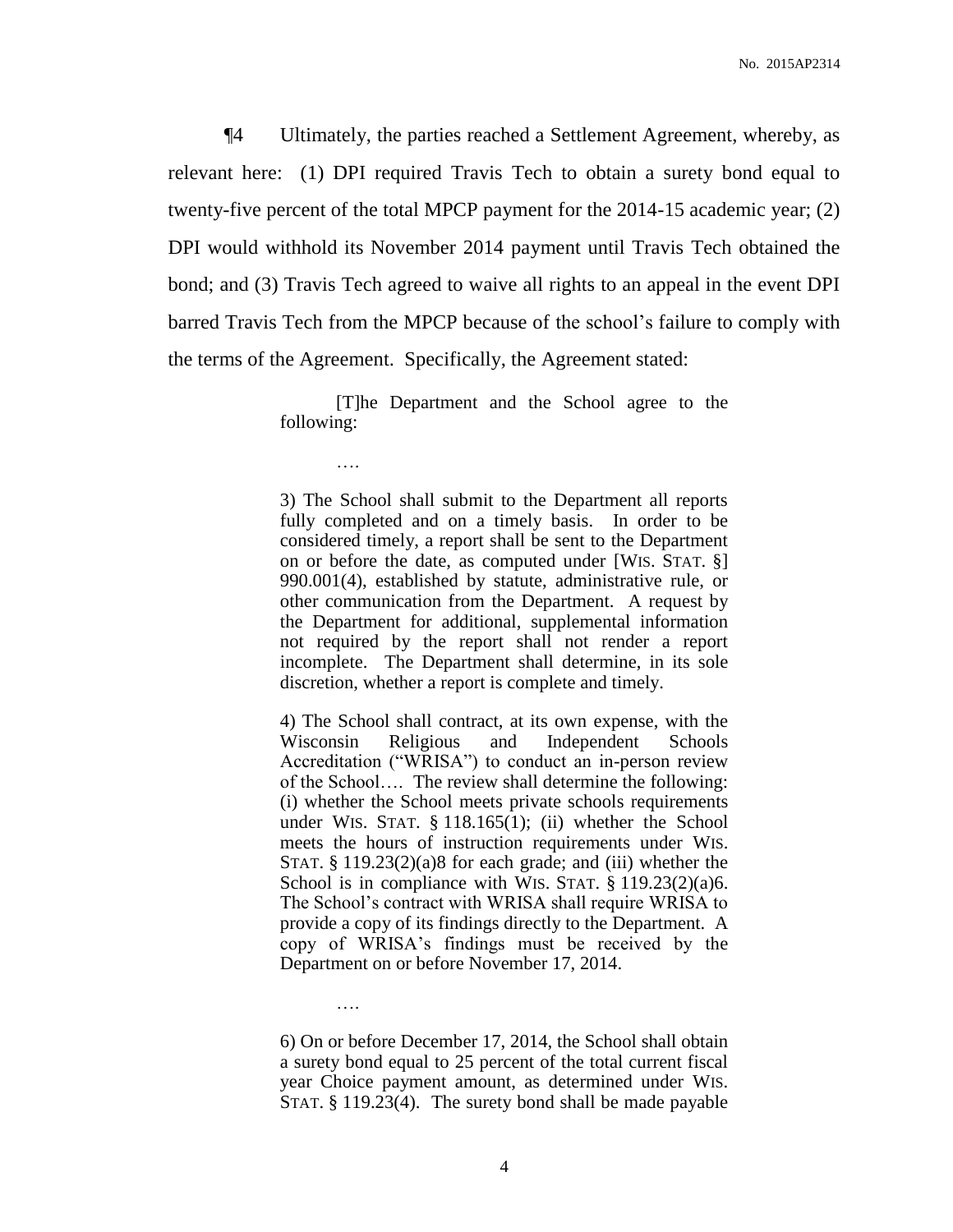to the State of Wisconsin. The purpose of the bond shall be to protect the Department and the taxpayers of Wisconsin against loss in the event the School is unable to return Choice overpayments to the Department under WIS. ADMIN. CODE §§ PI 35.04(9)(f) or 35.045(1)(g)3, or the School fails to comply with paragraph three (3) of this agreement. The Department shall not release the School's November Choice payment until the School obtains the aforementioned surety bond.

7) If the School fails to comply with any of the requirements in paragraphs three (3), four (4), or six (6), the Department may, in its sole discretion, issue an order under WIS. STAT. § 119.23(10) and WIS. ADMIN. CODE § PI 35.05(12) to bar the school from participation in the MPCP and withhold payments from the School. The School expressly waives all appeal or other rights it may have including those under WIS. STAT. Chapt. 227, to challenge such an order. The order issued shall become effective on the date it is signed on behalf of the Department.

The Agreement also stated:

The parties had equal opportunity to review, revise, and negotiate the terms of this agreement. The parties acknowledge that they have read this agreement and have had the opportunity to consult with their respective attorneys concerning its contents and legal consequences. The parties further acknowledge they have entered into this agreement knowingly and voluntarily, fully understanding its terms.

Travis Tech was represented by counsel at the time the Agreement was negotiated. Both a Travis Tech representative and Travis Tech's counsel signed the Agreement.

¶5 Travis Tech opposed the bond requirement, asserting that there was no evidence suggesting that Travis Tech had financial difficulties; however, the school ultimately signed the Agreement on October 22, 2014. On October 24, 2014, Travis Tech asked DPI if it would accept a Generally Accepted Accounting Principles (GAAP) audit instead of a surety bond, in accordance with WIS.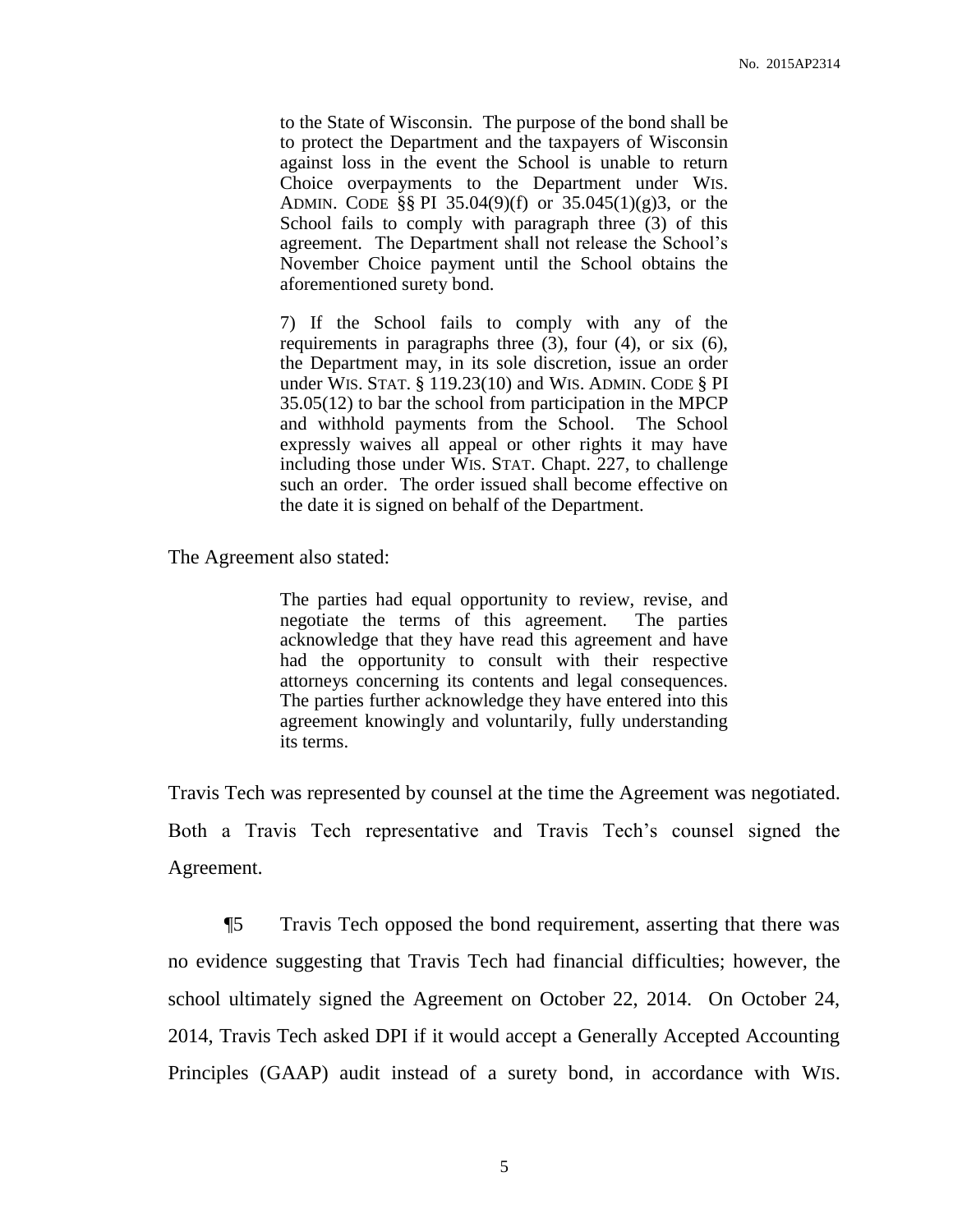ADMIN. CODE §PI 35.05(10)(d). DPI refused. DPI also rejected the school's request to use an open line of credit in the amount of the bond.

¶6 On December 16, 2014, the day before the deadline for Travis Tech to obtain a surety bond, the school requested an additional month to obtain the bond.<sup>4</sup> Alternatively, Travis Tech requested that DPI release the bond requirement because the school showed no signs of financial distress. DPI rejected both requests.

¶7 Travis Tech failed to meet the December 17, 2014 deadline to obtain a surety bond. On December 19, 2014, Travis Tech notified DPI that it obtained the collateral for the bond and asked DPI to reconsider the bond. DPI again refused to extend the deadline. On December 22, 2014, DPI issued an "Order to Bar from Participation and Withhold Payments," in which it ordered, as relevant, that: "The School is barred from participation in the MPCP as of the date of this order" and "The Department shall withhold from the School the November 2014 and subsequent Choice payments for the 2014-15 school year." DPI also noted that "The School has waived any and all appeal rights it may have had to challenge the … Order."

### **Appeal to the Circuit Court.**

 $\overline{a}$ 

¶8 Travis Tech filed a petition for judicial review, arguing that DPI exceeded its authority by requiring the school to secure a surety bond because the school's delay in filing its Financial Information Report was not indicative of its

<sup>&</sup>lt;sup>4</sup> Travis Inc., the parent company for Travis Tech and Ceria M. Travis Academy, obtained the bond for the academy, a separate school. The academy is not at issue in this appeal.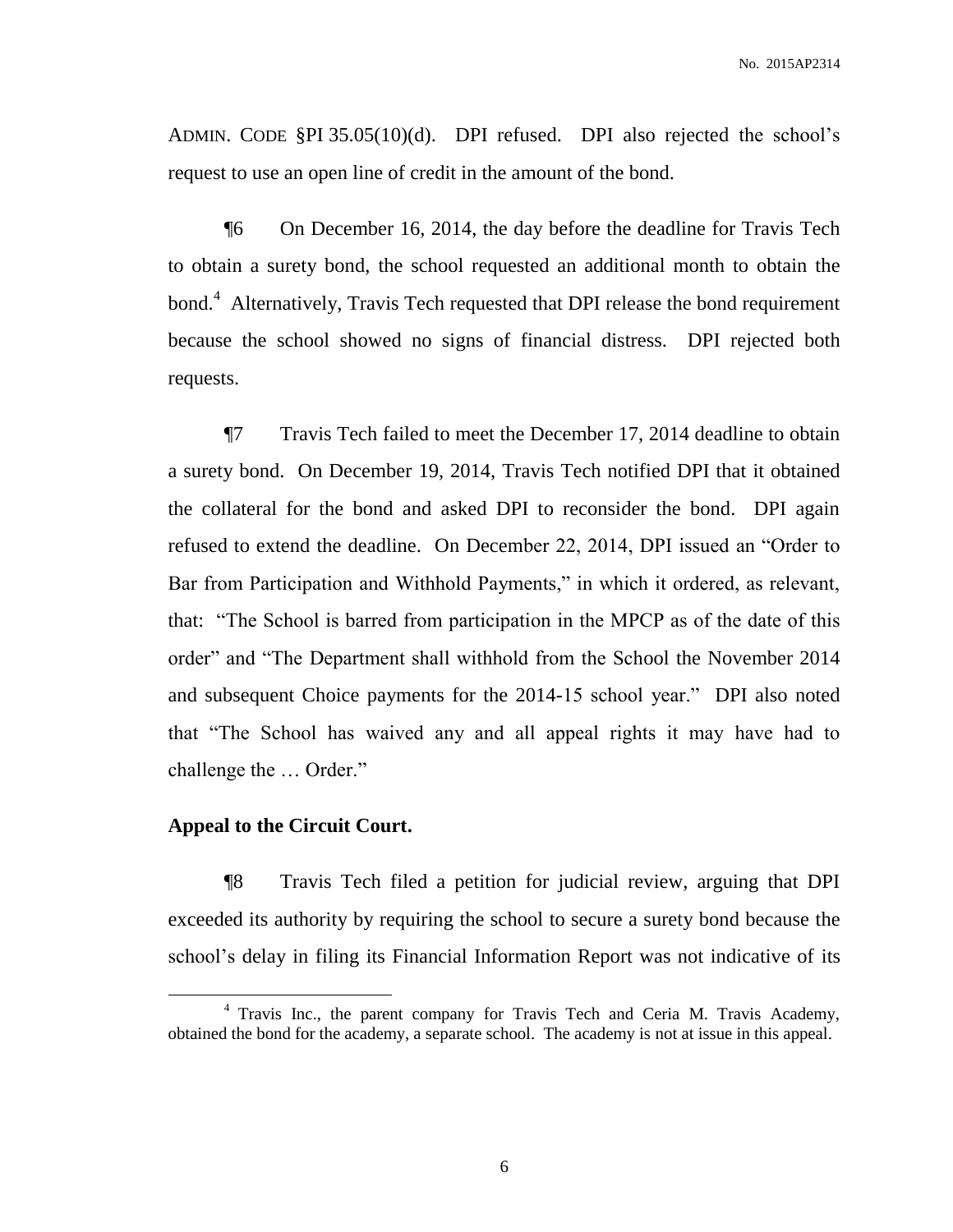financial abilities to continue participation in the MPCP. Travis Tech also argued that the provision in the Settlement Agreement in which it waived its right to appeal DPI's order was unenforceable.

¶9 The circuit court reversed DPI's decision, finding that DPI "did not have the authority to impose the bond requirement under the law, regardless of the fact that [Travis Inc.] signed the settlement agreement." The court reasoned that pursuant to WIS. ADMIN. CODE § PI 35.05(10)(d), DPI may require a surety bond only after "a private school [is] determined to not have the financial ability to continue" in the MPCP. Because no such determination was made as to Travis Tech, the court stated, DPI acted in excess of its authority.

¶10 The circuit court also found that the waiver provision of the Settlement Agreement, in which Travis Tech waived its rights to judicial review, was unenforceable because "DPI has no authority to require participants of the programs it administers to waive their rights to administrative review" and "[the waiver] violates public policy."

¶11 Approximately one week after the circuit court's order, counsel for Travis Tech wrote a letter to the assistant attorney general representing DPI stating "your client, the Department of Public Instruction, is currently unlawfully withholding my client's November 2014 Payment," and requested that DPI release the payment otherwise Travis Tech would "move the Court to enforce its Order." DPI's counsel informed Travis Tech that DPI would not release the funds, as the circuit court's order "essentially voided the settlement." Two weeks later, Travis Inc. moved the circuit court to enforce its order on the grounds that DPI refused to comply with the order. The circuit court granted Travis Inc.'s motion ordering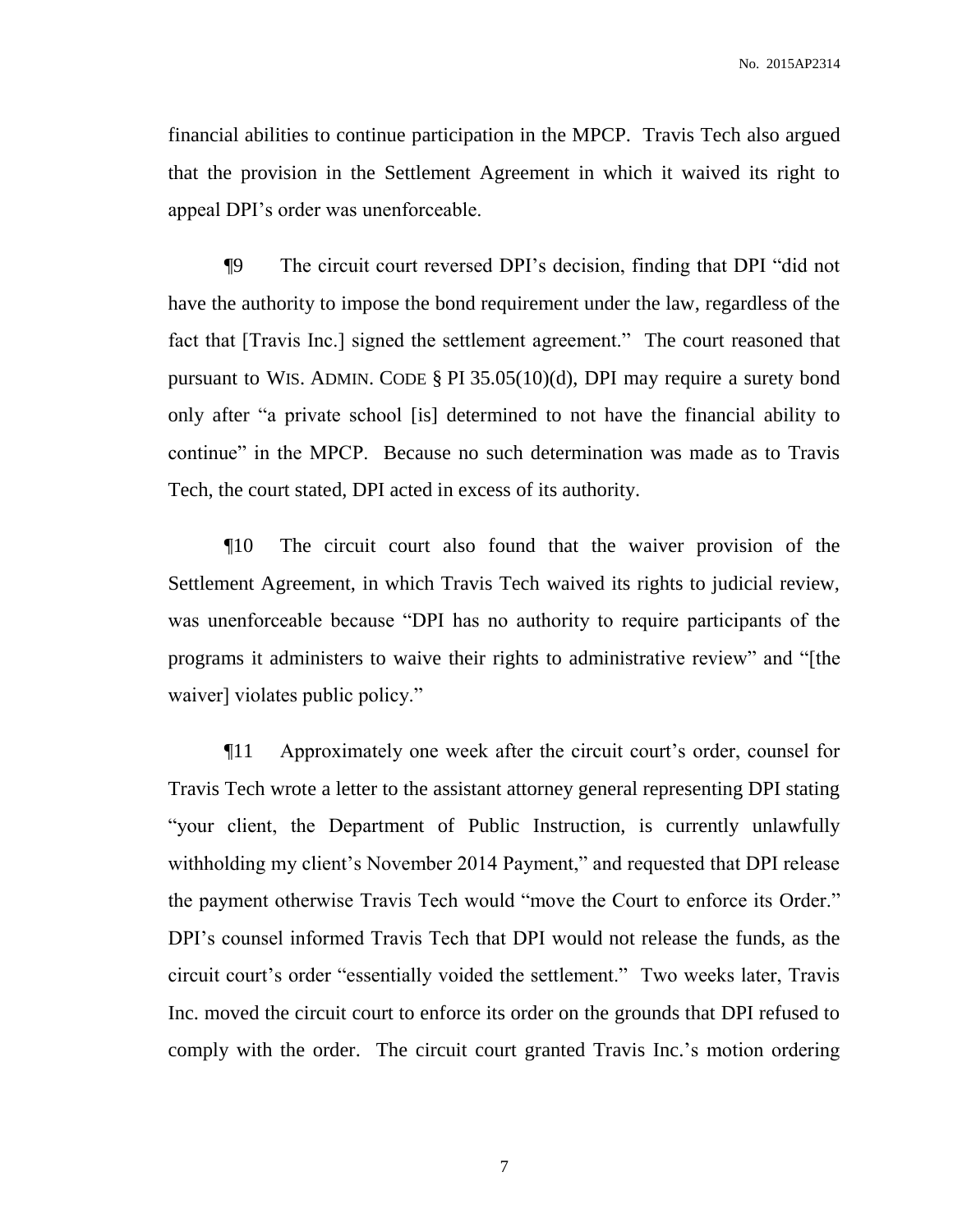DPI to release the November 2014 funds and to "discontinue barring [Travis Tech] from participation in the [MPCP]."

¶12 The Superintendent of Public Instruction now appeals both orders of the circuit court.<sup>5</sup>

### **DISCUSSION**

¶13 On appeal, DPI contends that: (1) the bond provision in the Settlement Agreement is enforceable; (2) Travis Tech's waiver of its appeal rights in the Settlement Agreement is enforceable; and (3) the circuit court erred in reversing DPI's decision rather than remanding the case to DPI for further proceedings. We conclude that the bond requirement is enforceable. Likewise, we conclude that the waiver of statutory appeal rights under WIS. STAT. ch. 227 is also enforceable. Accordingly, we reverse the orders of the circuit court and remand to DPI for further proceedings.

## **Standard of Review.**

 $\overline{a}$ 

¶14 The parties do not dispute that *de novo* review is appropriate here. "A stipulation is a contract made in the course of judicial proceedings. Stipulations may relate merely to procedural matters, or they may have all the essential characteristics of mutual contract." *Johnson v. Owen*, 191 Wis. 2d 344, 349, 528 N.W.2d 511 (Ct. App. 1995) (internal citations omitted). "The interpretation of a contract is a question of law which is subject to de novo review." *Wisconsin End-User Gas Ass'n v. PSC*, 218 Wis. 2d 558, 564, 581

 $<sup>5</sup>$  DPI falls under the jurisdiction of the Superintendent of Public Instruction.</sup>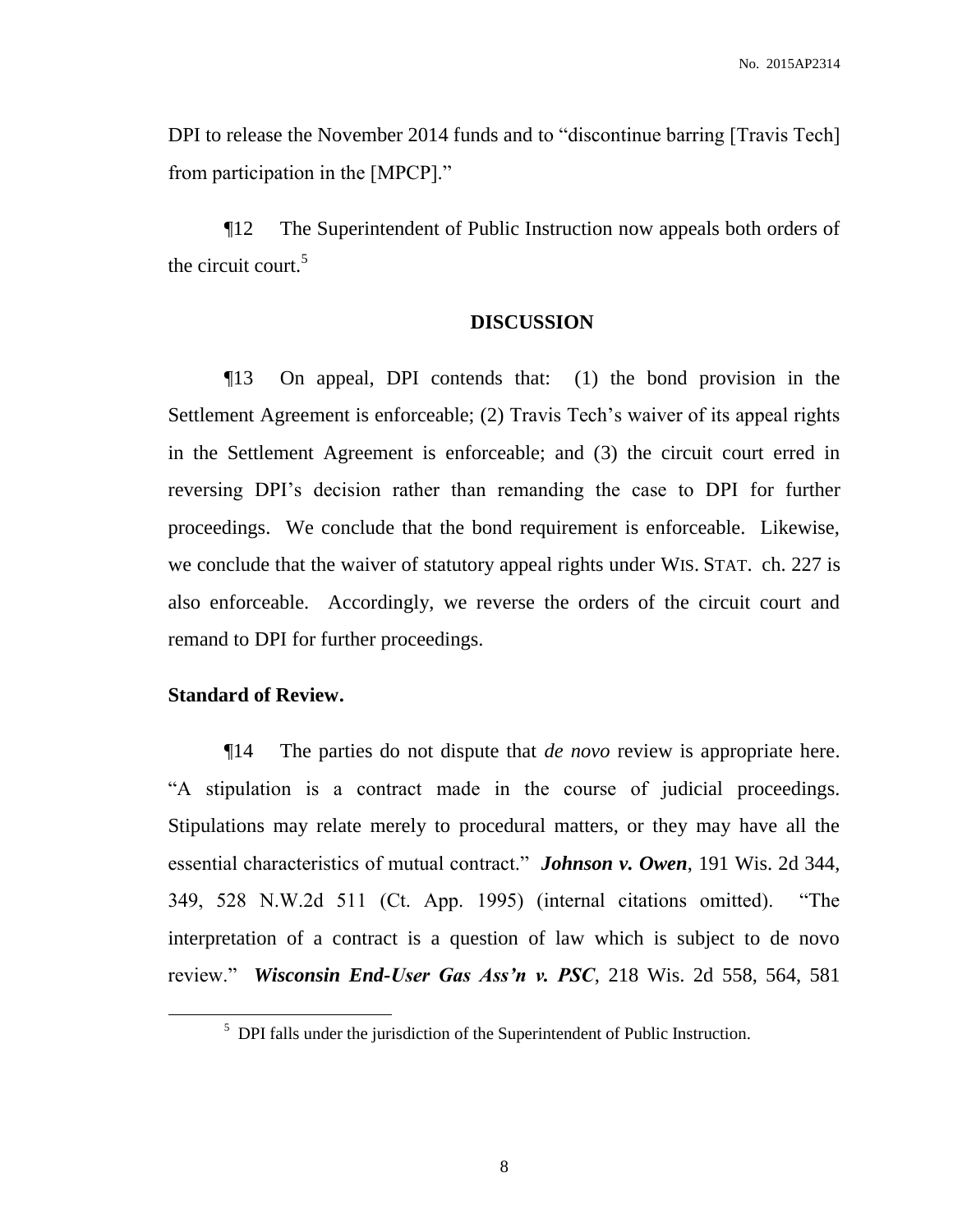N.W.2d 556 (Ct. App. 1998). Here, the appeal of the preliminary decision, in the administrative procedures of the DPI, is sufficiently similar to a judicial proceeding so that a stipulation entered into during that appeal, with the advice of counsel, should likewise be analyzed as a contract, subject to our *de novo* review. We therefore agree with the parties that the standard of review to be applied is *de novo* review.

### **The Bond Provision is Enforceable.**

¶15 We conclude that the circuit court erred on the law when it held that DPI could not negotiate a Settlement Agreement which waived a financial provision of the statutes that benefited Travis Tech.

¶16 The circuit court found the bond provision in the Settlement Agreement unenforceable because WIS. ADMIN. CODE § PI 35.05(10)(d) authorizes the Superintendent to "require a private school … to immediately provide a surety bond, payable to the state of Wisconsin" if the state superintendent determines that a school is not financially viable. *Id.* "The amount of bond required … shall be equal to 25% of the total current fiscal year payment amount as determined under [WIS. STAT. §] 119.23(4)." WIS. ADMIN. CODE  $\S$  PI 35.05(10)(d). Because DPI did not find that Travis Tech was "not financially viable," the circuit court reasoned, DPI acted in excess of its authority when Travis Tech agreed to a surety bond in order to avoid immediate termination from the MPCP. In essence, the circuit court prohibited DPI from stipulating with a represented party to anything DPI did not already have specific statutory or administrative authority to accomplish. We are not aware of any law which imposes such broad limits on stipulations in the course of litigation or administrative proceedings. The very nature of stipulations is for parties to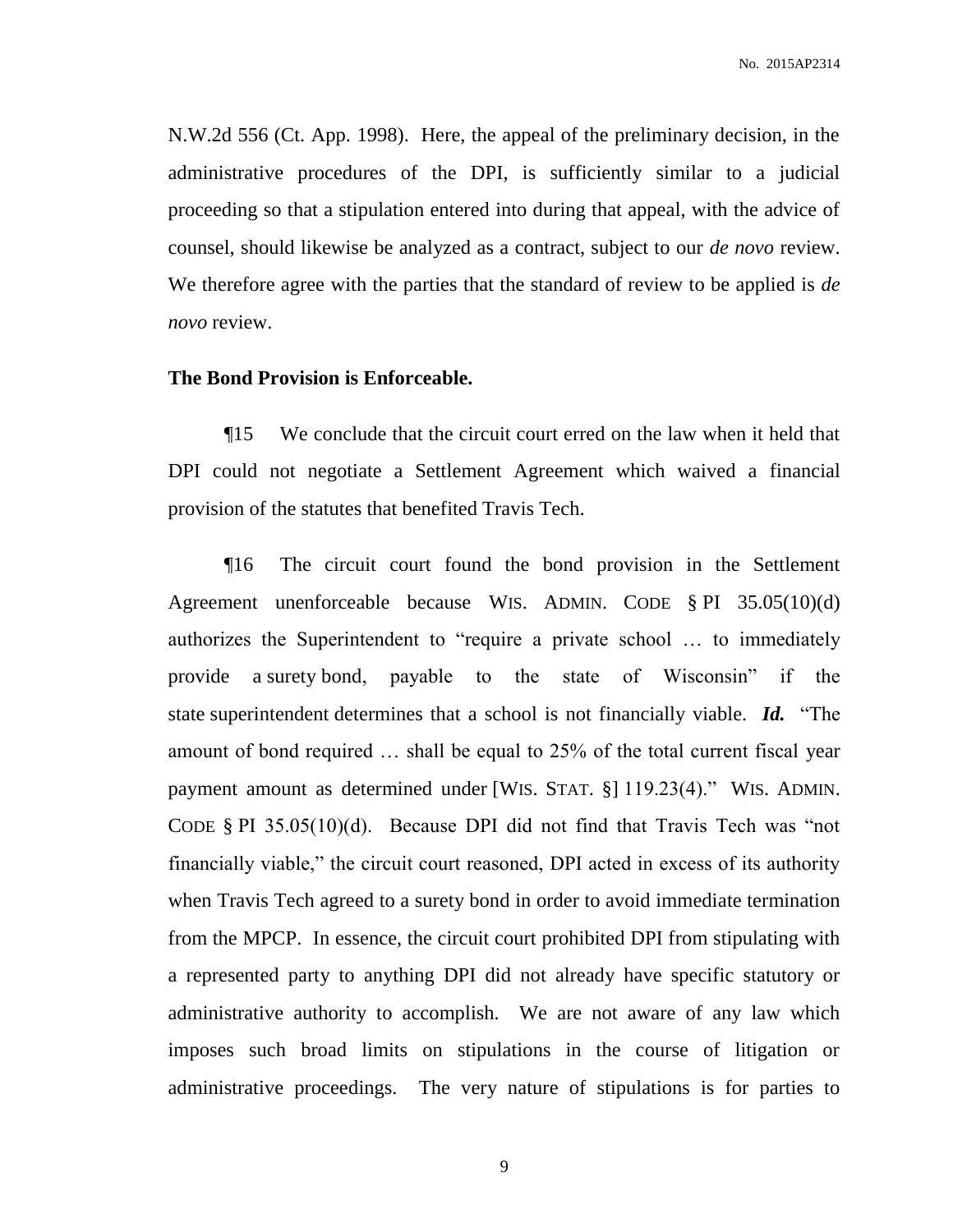accomplish by agreement things they conclude are more to their advantage than what they could accomplish by litigation.

¶17 The Administrative Code prevents DPI from *imposing* a twenty-five percent bond requirement on an MPCP school in the absence of proof that the school is not financially viable. Travis Tech contends that the Administrative Code bond requirement—which it voluntarily accepted in the Agreement violates state law. Essentially, Travis Tech argues that parties can never stipulate to provisions that abrogate any part of statutory law. We disagree.

¶18 Case law has repeatedly held that although a statute permits certain actions, parties may nonetheless stipulate to the contrary. *See Rice v. Gruetzmacher*, 30 Wis. 2d 222, 227-28, 140 N.W.2d 238 (1966) (holding that a worker's compensation insurer is entitled to share in a third-party settlement under the statutory formula unless it stipulates otherwise); *Spencer v. Spencer*, 140 Wis. 2d 447, 451, 410 N.W.2d 629 (Ct. App. 1987) ("The mere fact that the [revision of maintenance statute] permits termination of maintenance upon remarriage does not prevent the parties from stipulating differently."); *State v. Wingo*, 2000 WI 31, ¶¶14-18, 233 Wis. 2d 467, 609 N.W.2d 162 (parties can stipulate to trials before juries of fewer than twelve jurors); *Brunton v. Nuvell Credit Corp.*, 2010 WI 50, ¶¶36-37, 325 Wis. 2d 135, 785 N.W.2d 302 (parties can contractually waive statutorily-protected venue rights in a consumer credit case).

¶19 Although WIS. ADMIN. CODE § PI 35.05(10)(d) prevents DPI from unilaterally imposing a bond without determining that a school is not financially viable, the regulation does *not* preclude DPI and a school from mutually agreeing to a bond without such a finding. Travis Tech had the option to—and did administratively appeal—DPI's preliminary decision to ban Travis Tech from the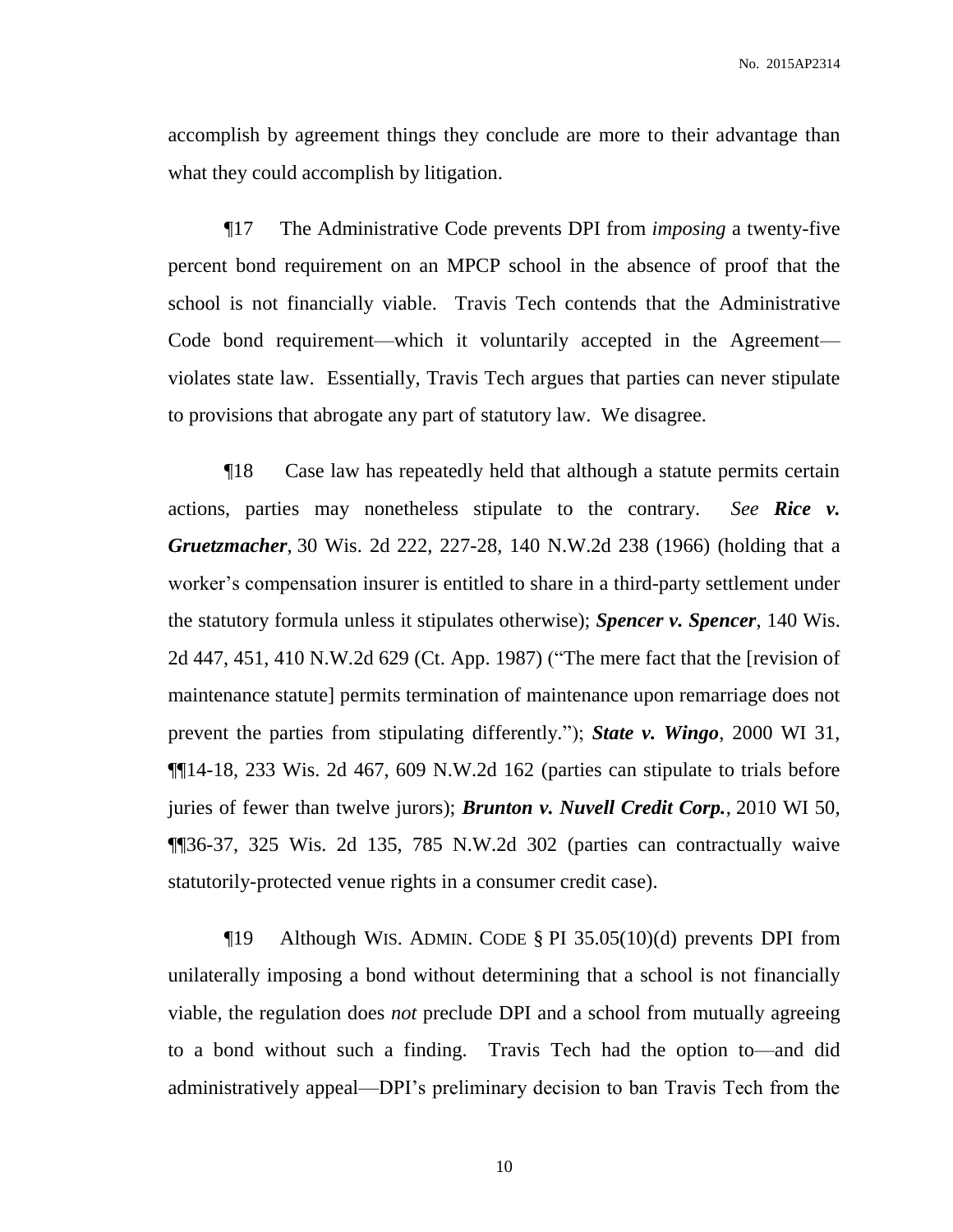MPCP. Rather than complete that administrative appeal, Travis Tech, with representation by counsel, chose to enter into a Settlement Agreement which permitted Travis Tech to remain in the MPCP if it performed its obligations under the Agreement. Both parties were represented by counsel. Both parties acknowledged they had consulted with counsel about the terms and consequences of the Agreement. Both parties acknowledged that they understood the terms and that they "knowingly and voluntarily" chose to enter into the Agreement. Neither party claimed otherwise in this appeal.

¶20 Nothing in the Administrative Code prohibits parties represented by counsel from entering into a Settlement Agreement, including one such as this, which provides benefits to both parties. The essence of this agreement allowed Travis Tech to remain in the MPCP program *if* it obtained the bond it agreed to obtain. In turn, the Agreement would allow DPI to avoid court litigation if Travis Tech failed to perform what it promised. Mutually advantageous resolution of disputes between represented parties is not prohibited by any statute or administrative rule which the parties have brought to our attention. Accordingly, we conclude that DPI has the authority to negotiate a settlement to resolve a dispute with a participant, represented by counsel, in a program for which DPI is responsible.

### **The Waiver Provision is Enforceable.**

¶21 DPI argues that the provision of the Agreement, by which Travis Tech "expressly waives all appeal or other rights it may have including those under WIS. STAT. Chapt. 227," is enforceable because Travis Tech voluntarily agreed to waive its rights to judicial review "presumably [thinking it] would be to its ultimate benefit."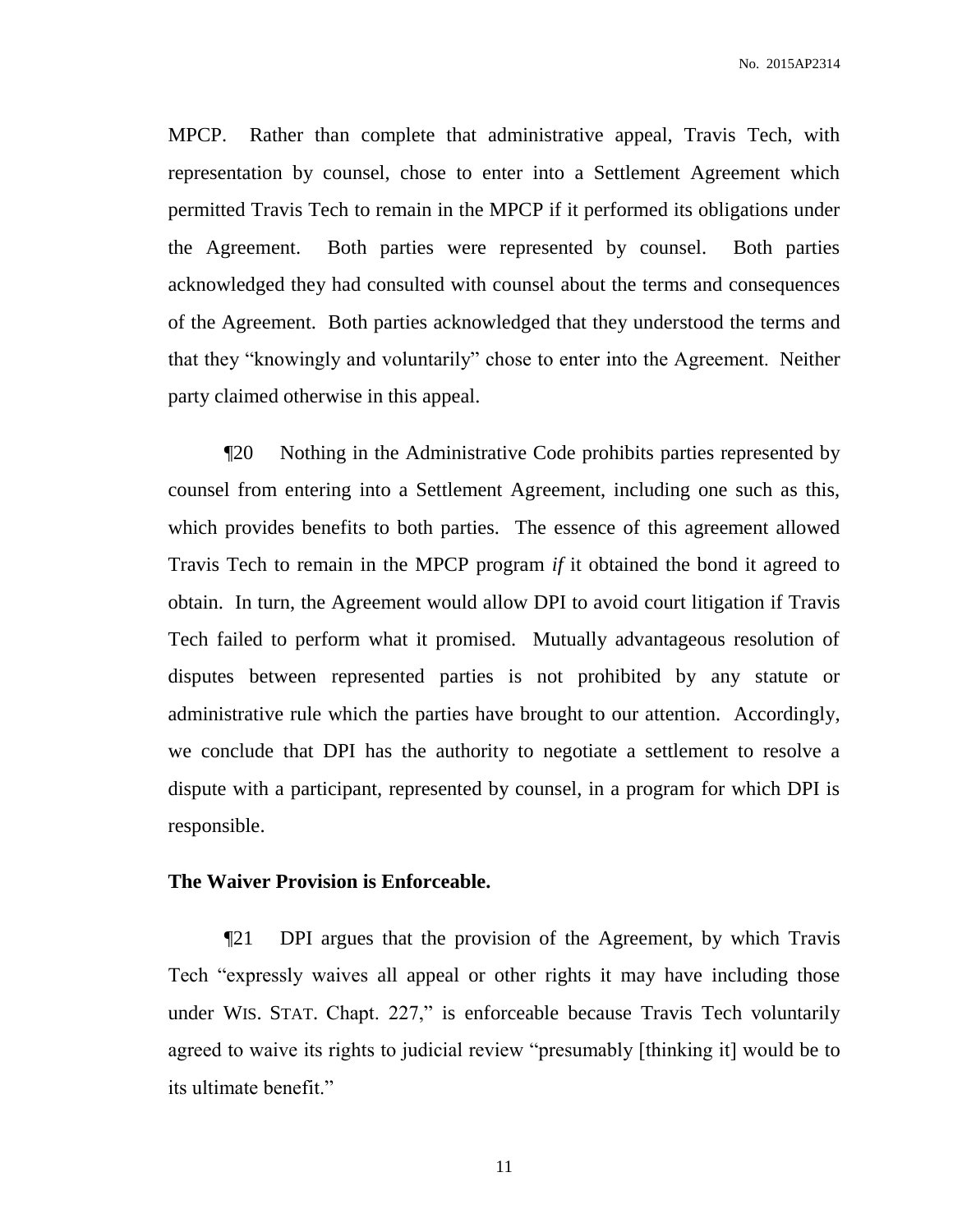No. 2015AP2314

¶22 WISCONSIN STAT. ch. 227 "grants subject matter jurisdiction to all circuit courts to review administrative decisions of the type specified in that chapter." *Shopper Advertiser, Inc. v. Wisconsin Dep't of Revenue*, 117 Wis. 2d 223, 230, 344 N.W.2d 115 (1984). Specifically, WIS. STAT. § 227.52 provides that: "[a]dministrative decisions which adversely affect the substantial interests of any person, whether by action or inaction, whether affirmative or negative in form, are subject to review as provided in this chapter."

¶23 Generally, "[w]hen a statute confers a private right or benefit, the person for whose protection or benefit the statute was enacted may waive the statutory benefit." *Faust v. Ladysmith-Hawkins Sch. Sys., Joint Dist. No. 1, Bd. of Ed. of Ladysmith*, 88 Wis. 2d 525, 532, 277 N.W.2d 303 (1979). "'[W]aiver is the intentional relinquishment or abandonment of a known right.'" *State v. Ndina*, 2009 WI 21, ¶29, 315 Wis. 2d 653, 761 N.W.2d 612 (citation omitted). "It is well established that parties may waive statutory rights if the waiver is intentional, voluntary and is a clear and specific renunciation." *Trust of Rene von Schleinitz v. Maclay*, 2016 WI App 4, ¶30, 366 Wis. 2d 637, 874 N.W.2d 573 (2015). "A person may waive most any statutory right provided for his protection. There are some limitations upon that on grounds of public policy." *Maurer v. Northwestern Iron Co.*, 151 Wis. 172, 138 N.W. 636 (1912). Our supreme court has addressed the question of whether a party can waive a statutorily protected right in *Brunton v. Nuvell Credit Corp.*, 2010 WI 50, 325 Wis. 2d 135, 785 N.W.2d 302, where it decided that a party could contractually waive venue in a consumer credit case. *See id.*, ¶37. After having participated in the improperly venued action for a considerable period of time, the defendant creditor objected to the venue. *Id.*, ¶¶5- 6. The court concluded that the burden was on the party claiming waiver to show that the person against whom the waiver is asserted had actual knowledge of the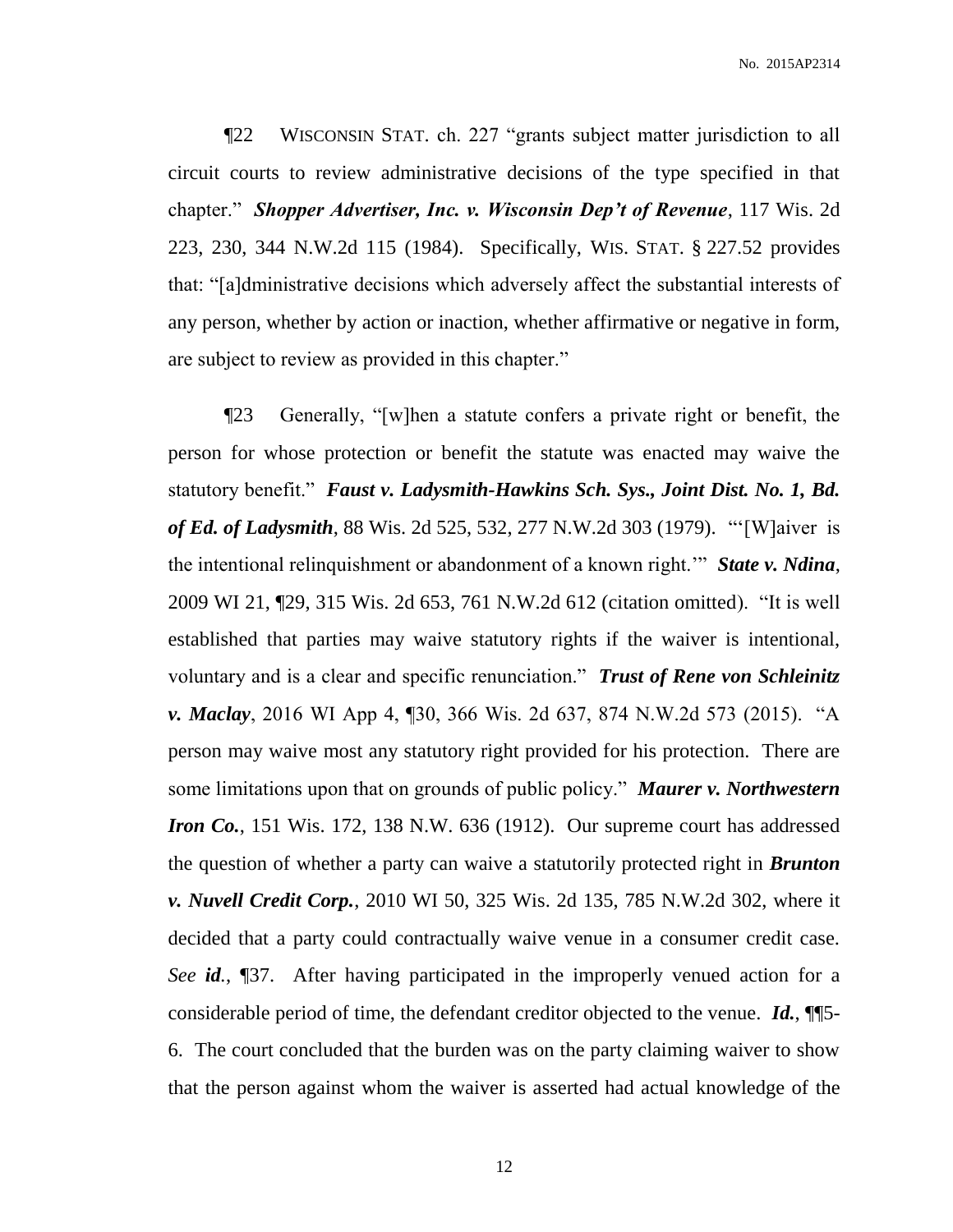rights being given up. *Id.*, ¶36. The court explained that a valid waiver of the statutory venue right required the party claiming waiver to prove three things: (1) the opposing party had actual knowledge of the place of proper venue; (2) the opposing party had actual knowledge of the right to dismissal of an improperly venued action; and (3) the opposing party intentionally relinquished those rights. *Id.*, ¶¶36-37.

¶24 We conclude that the *Brunton* approach is equally applicable to the stipulated waiver of the statutory right to judicial review of an administrative agency decision. Here, the written admissions of Travis Tech in the Agreement establishes the validity of the waiver under the *Brunton* approach. Here, Travis Tech was represented by counsel both prior to negotiation and at execution of the stipulation. The stipulation recites that:

> The parties had equal opportunity to review, revise and negotiate the terms of this agreement. The parties acknowledge that they have read this agreement and have had the opportunity to consult with their respective attorneys concerning its contents and legal consequences. *The parties further acknowledge they have entered into this agreement knowingly and voluntarily, fully understanding its terms.*

(Emphasis added.) Travis Tech does not dispute the accuracy of its representations in the Agreement. Travis Tech, and its attorney, specifically acknowledged that the Agreement was entered into knowingly and voluntarily, and that Travis Tech fully understood its terms.

¶25 Travis Tech also admitted that it fully understood it could not appeal to a court if it failed to comply with its agreed-upon obligation to provide the surety bond. Paragraph seven of the Agreement provides:

> If the School fails to comply with any of the requirements in paragraphs three (3), four (4), or six (6), the Department